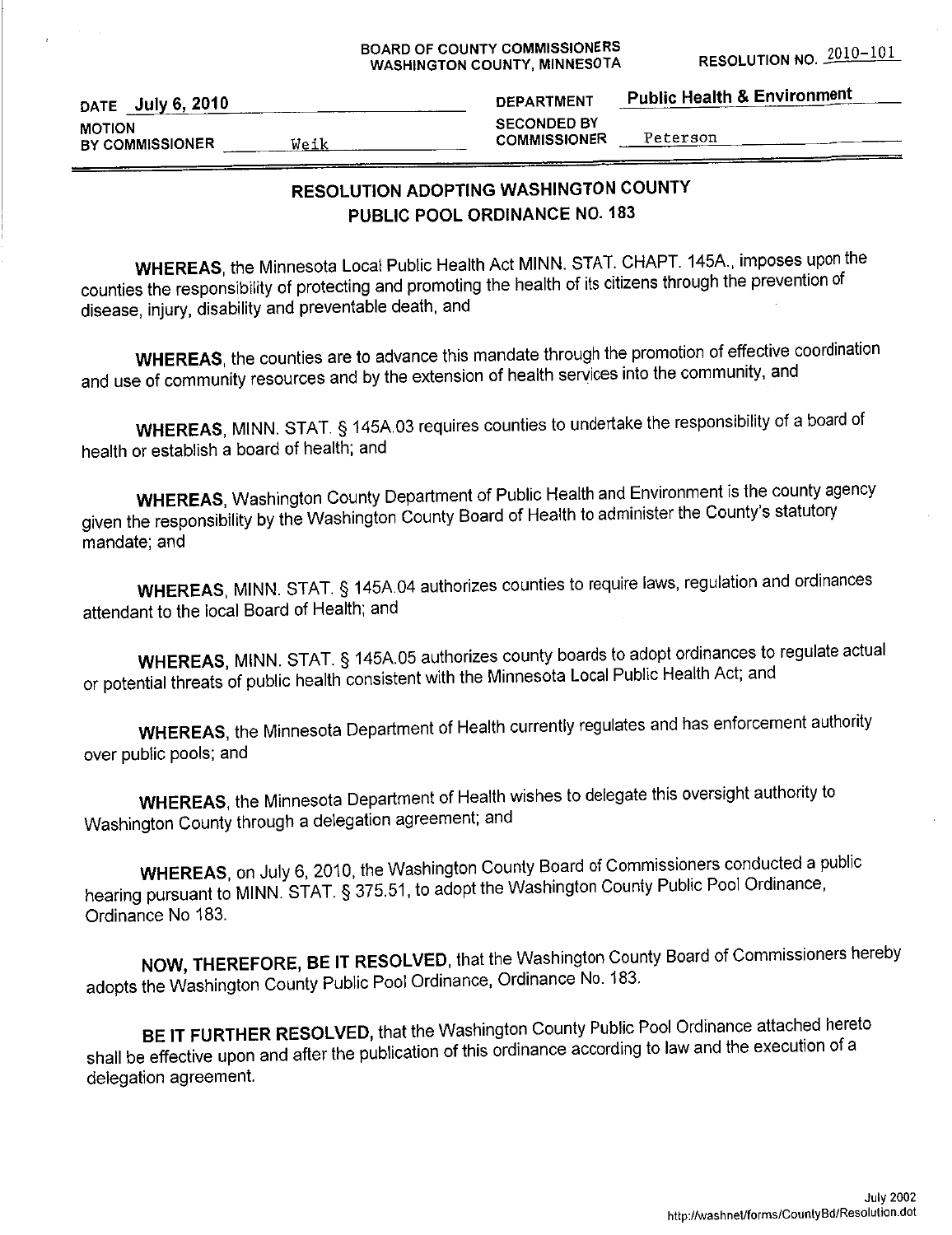ATTEST: nm ı **COUNTY ADMINISTRATOR** CHAIRMAN, COUNTY BOARD

 $\bar{\gamma}$ 

 $\bar{ }$ 

|                 | YES | NO |
|-----------------|-----|----|
| <b>HEGBERG</b>  | x   |    |
| <b>KRIESEL</b>  |     |    |
| <b>PETERSON</b> |     |    |
| PULKRABEK       |     |    |
| WEIK            |     |    |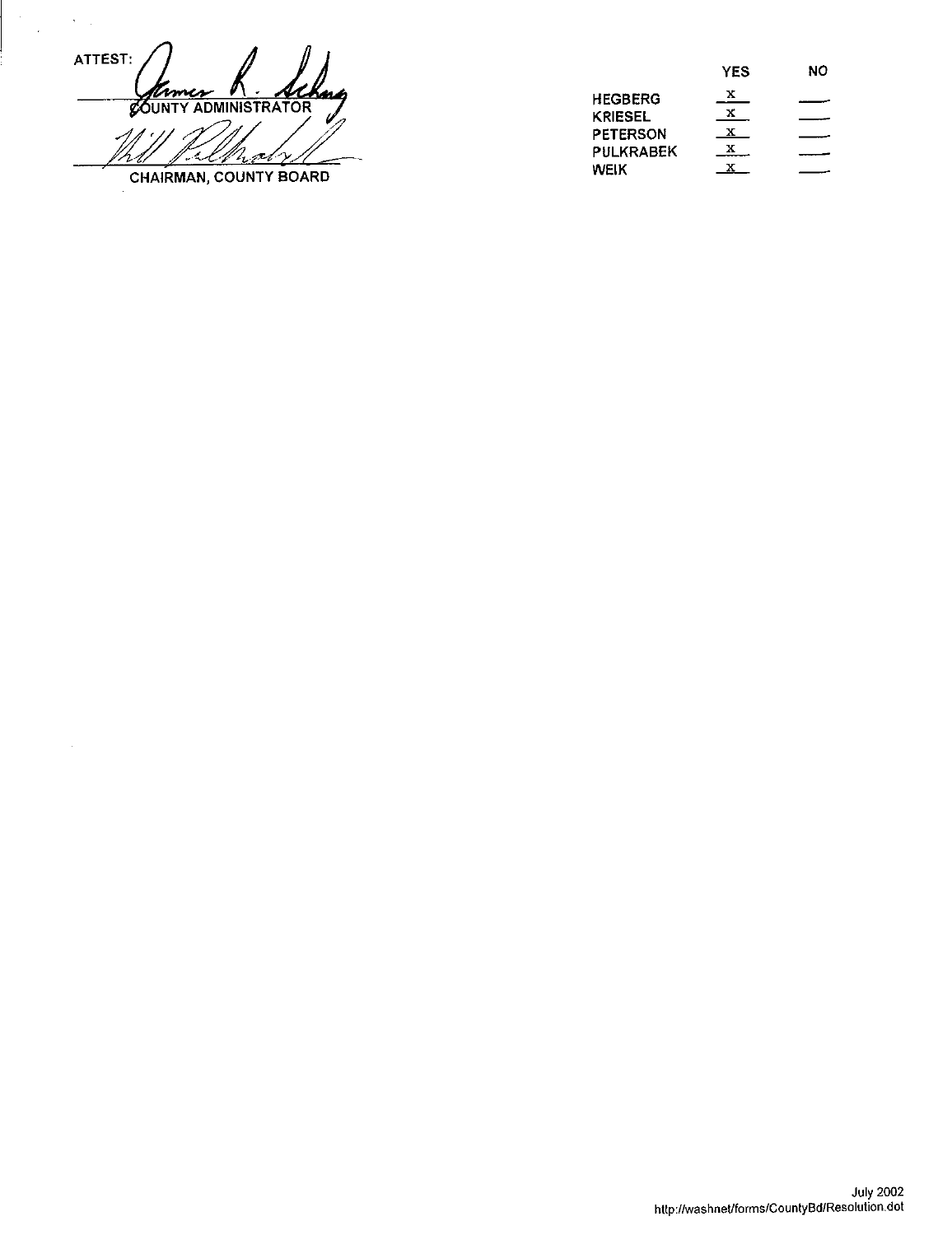### WASHINGTON COUNTY PUBLIC POOL ORDINANCE **TABLE OF CONTENTS**

| <b>Section 1</b>  |                              |                |
|-------------------|------------------------------|----------------|
| <b>Section 2</b>  |                              |                |
| <b>Section 3</b>  |                              |                |
| <b>Section 4</b>  |                              |                |
| <b>Section 5</b>  |                              |                |
| 5.1               |                              |                |
| 5.2               |                              |                |
| 5.3               |                              |                |
| 5.4               |                              |                |
| 5.5               |                              |                |
| 5.6               |                              |                |
| 5.7               |                              |                |
| 5.8               |                              |                |
| 5.9               |                              |                |
| <b>Section 6</b>  |                              |                |
| 6.1               |                              |                |
| 6.2               |                              |                |
| 6.3               |                              |                |
| 6.4               |                              |                |
| 6.5               |                              |                |
| <b>Section 7</b>  |                              |                |
| 7.1               |                              |                |
| 7.2               |                              |                |
| 7.3               |                              |                |
| 7.4               |                              |                |
| 7.5               |                              |                |
| <b>Section 8</b>  | <b>Variances</b>             | $\overline{7}$ |
| <b>Section 9</b>  |                              |                |
| 9.1               |                              |                |
| 9.2               |                              |                |
| 9.3               |                              |                |
| 9.4               |                              |                |
| <b>Section 10</b> |                              |                |
| <b>Section 11</b> |                              |                |
|                   | <b>Public Pool Ordinance</b> |                |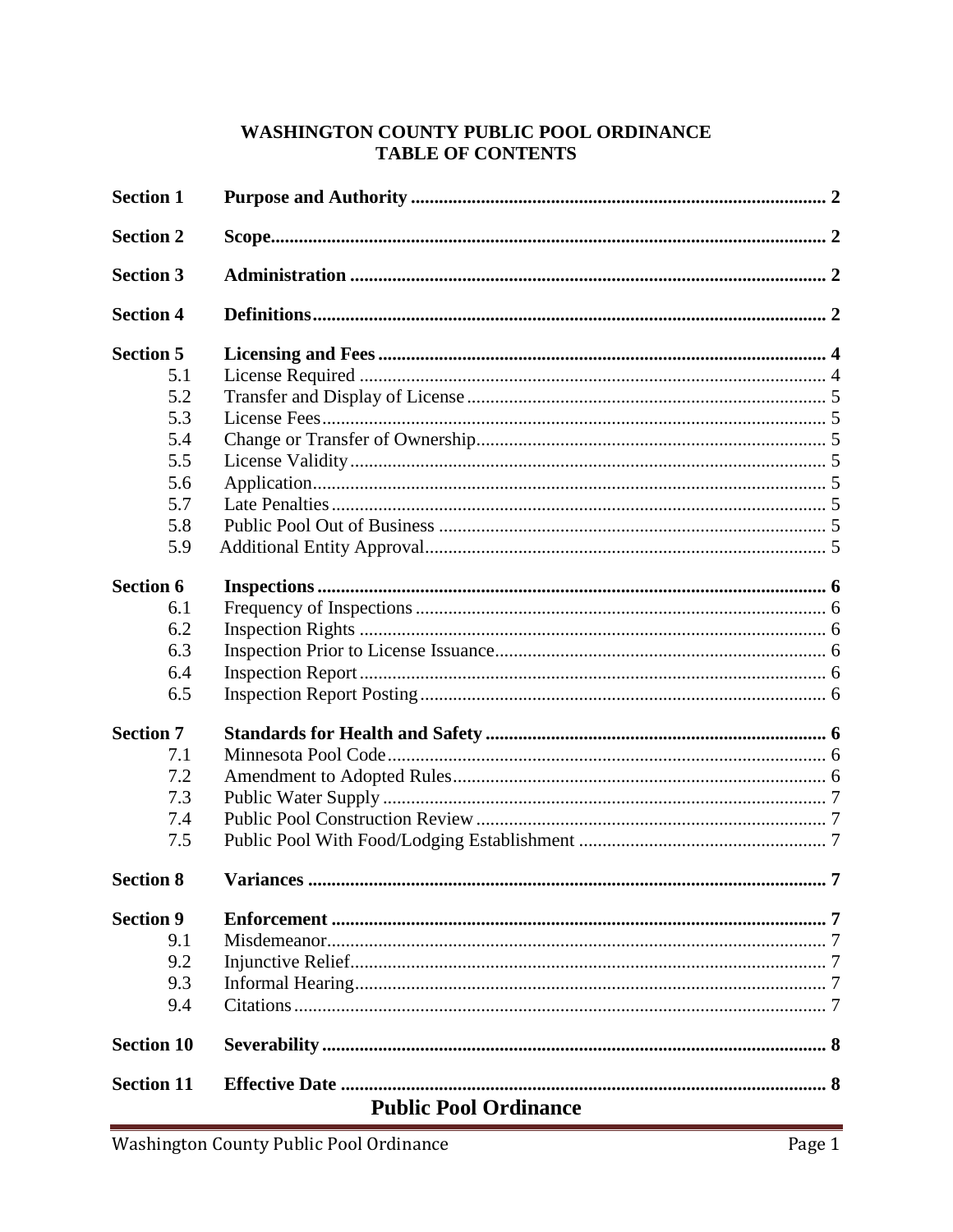# **for Washington County**

#### **Section 1 Purpose and Authority**

- **1.1** The purpose of this Ordinance is to establish standards and authority to protect the public health, safety, and general welfare of the people of Washington County pursuant to powers granted under Minnesota Statutes, Chapters 144.1222, 145A, 157, and 375, as now constituted and from time to time amended.
- **1.2** This Ordinance establishes minimum standards, as defined in Minnesota Rules, parts 4717.0150 to 4717.3970, Minnesota Statutes, section 144.1222 and this Ordinance, for the design, construction, operation, and maintenance of Public Pools located in Washington County so that health and safety hazards will be minimized. Whenever, and if, this Ordinance conflicts with other applicable laws, regulations and ordinances, the most restrictive shall prevail.
- **1.3** A Public Pool that meets the definition of a Public Water Supply must comply with Minnesota Rules, Chapter 4720 and the Safe Drinking Water Act (Minnesota Statutes, sections 144.381 to 144.387).

#### **Section 2 Scope**

**2.1** This Ordinance shall be applicable to all Public Pools, as defined in Minnesota Rules, parts 4717.0150 to 4717.3970 and Minnesota Statutes, section 144.1222, including all facilities incident thereto, which are located in Washington County.

#### **Section 3 Administration**

- **3.1** This Ordinance shall be administered by the Washington County Department of Public Health and Environment, hereinafter referred to as the "Department" or the "Health Authority."
- **3.2** All of the provisions of the Washington County Administrative Ordinance shall apply as if fully set forth herein.

#### **Section 4 Definitions**

- **4.1** For the purpose of this Ordinance, definitions of words, phrases and terms used in this Ordinance shall be those set forth in Minnesota Rules, parts 4717.0150 to 4717.3970 and Minnesota Statutes, section 144.1222. The following words shall have the following meanings:
- (1) **Approved** shall mean acceptable to the Health Authority based on a determination of conformity with principles, practices, and generally recognized standards that protect public health.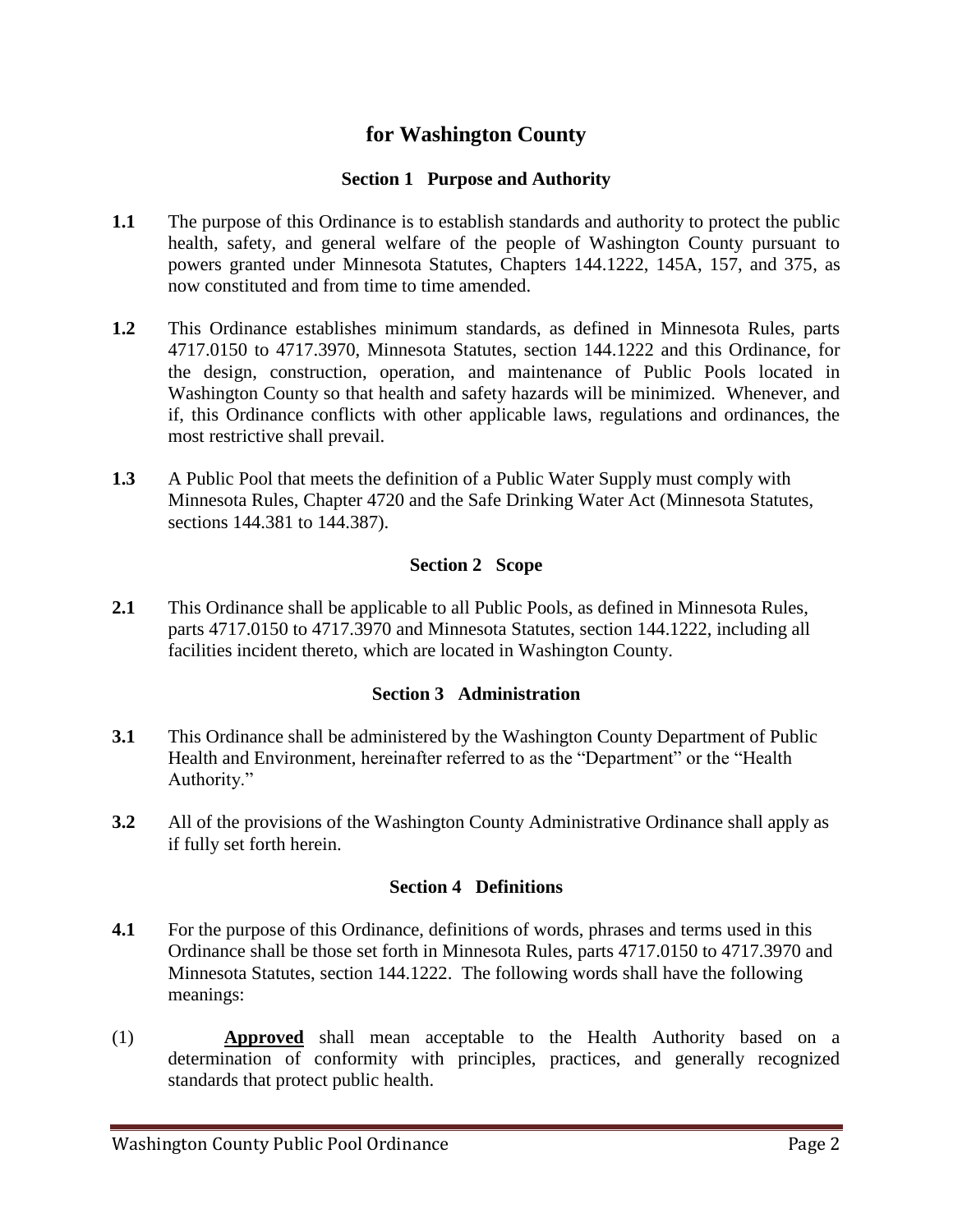- (2) **Change or Transfer of Ownership** shall mean a legal transaction whereby the ownership of a Public Pool is changed from one Person to another Person. This transaction can be by sale, exchange, repossession or other legal means.
- (3) **County** shall mean Washington County.
- (4) **County Board** shall mean the Washington County Board of Commissioners.
- (6) **Department** shall mean the Washington County Department of Public Health and Environment and shall be synonymous with the term "Health Authority."
- (7) **Health Authority** shall mean the Washington County Department of Public Health and Environment, its Director or other designated agent. The term Health Authority is synonymous with "Department."
- (8) **Imminent Health Hazard** shall mean a significant threat or danger to health that exists when there is evidence to show that a product, practice, circumstance or event creates a situation that requires immediate correction or cessation of operation.
- (9) **Licensee** shall mean the Person who has been given the authority by the issuance of a license by the County to establish, operate, manage, and/or maintain a facility or activity regulated by County ordinances or as otherwise designated in the County Ordinance.
- (10) **Operator** shall mean the individual designated by the owner as responsible to operate and maintain the Public Pool.
- (11) **Owner** shall mean the Person who owns the Public Pool and is responsible for compliance with Minnesota Rules, parts 4717.0150 to 4717.3975 and Minnesota Statute, Chapter 144.1222.
- (12) **Person** shall mean an individual, corporation, firm, partnership, association, limited liability company, government agency, company, club or organization of any kind.
- (13) **Private Residential Pool** shall mean a pool connected with a single family residence or owner-occupied duplex, located on private property under the control of the homeowner, the use of which is limited to family members or the family"s invited guests. A private residential pool is not a pool used as part of a business.
- (14) **Public Pool** shall mean. any pool other than a private residential pool, that is: (1) open to the public generally, whether for a fee or free of charge; (2) open exclusively to members of an organization and their guests; (3) open to residents of a multiunit apartment building, apartment complex, residential real estate development, or other multifamily residential area; (4) open to patrons of a hotel or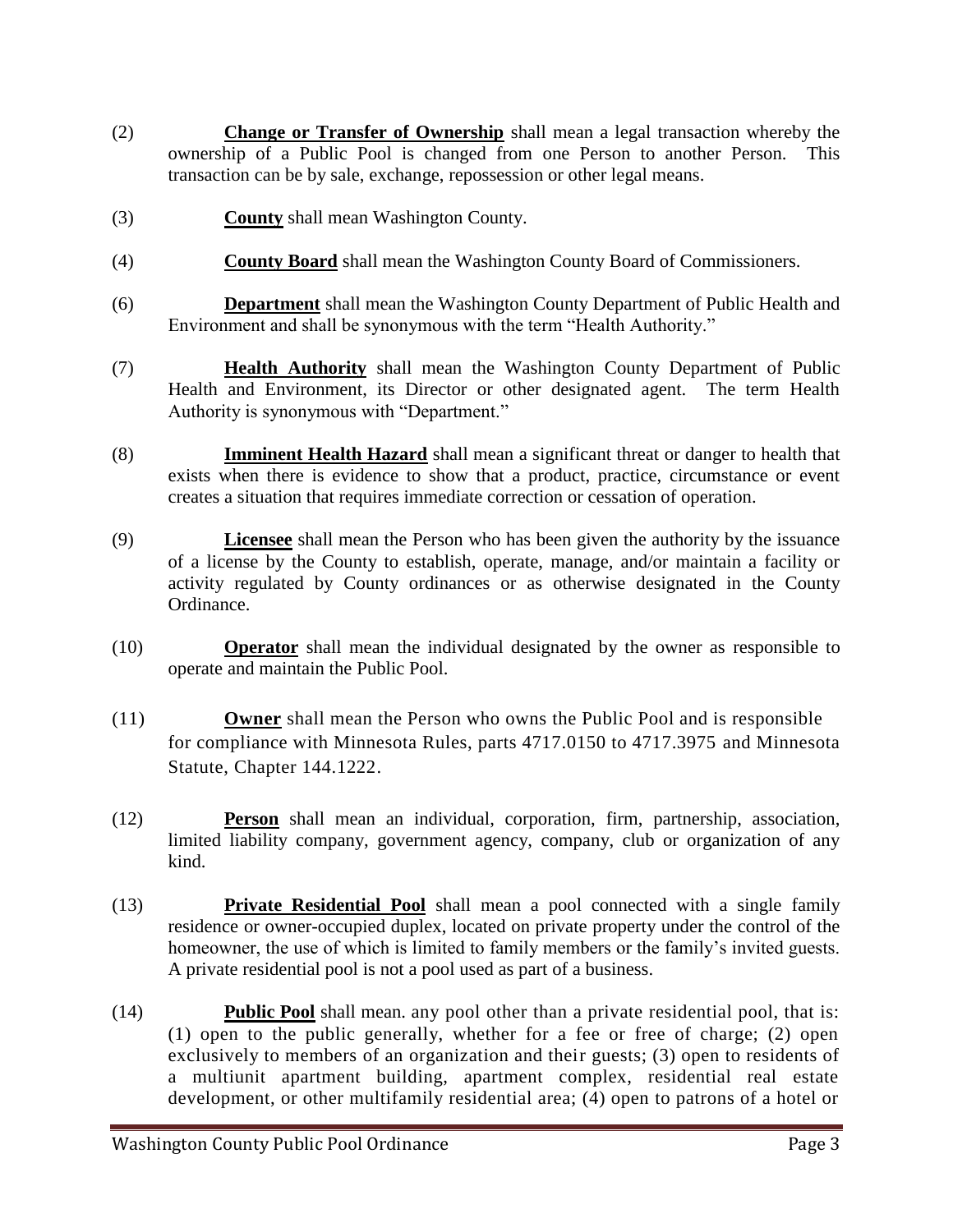lodging or other public accommodation facility; or (5) operated by a person in a park, school, licensed child care facility, group home, motel, camp, resort, club, condominium, manufactured home park, or political subdivision with the exception of swimming pools at family day care homes licensed under Minnesota Statutes, section 245A.14, subdivision 11, paragraph (a).

- (15) **Public Water Supply** shall have the meaning given to "public water system" in the Federal Safe Drinking Water Act.
- (16) **Public Water System** shall mean a system for the provision to the public of water for human consumption through pipes or, after August 5, 1998, other constructed conveyances, if such system has at least fifteen (15) service connections or regularly serves an average of at least twenty-five (25) individuals daily at least sixty (60) days out of the year. Such term includes: any collection, treatment, storage, and distribution facilities under control of the operator of such system and used primarily in connection with such system; and any collection or pretreatment storage facilities not under such control which are used primarily in connection with such system. Such term does not include any "special irrigation district." A public water system is either a "community" water system" or a "non-community water system."
- (17) **Seasonal** shall mean closed five (5) consecutive months of the year or more.
- (18) **Spa Pool** shall mean a hot water pool intended for seated recreational use with a water agitation system in addition to the recirculation system. Spa Pool is synonymous with the term "whirlpool."
- (19) **Special Purpose Pool** shall mean a pool intended to accommodate a use other than normal swimming, diving, or wading. A Special Purpose Pool includes, but is not limited to, spa pools, pools used for water therapy, dedicated plunge pools, flume water slides, and wave pools.
- (20) **Trained Operator** means an individual who meets the requirements of Minnesota Rules, part 4717.0650, subpart 5.
- (21) **Variance** shall mean a modification or variation to the requirements of this Ordinance where it is determined that, by reason of exceptional circumstances, the strict enforcement this Ordinance would cause unnecessary hardship.
- (22) **Wading Pool** shall mean any pool with a maximum depth of twenty four (24) inches used or designed to be used exclusively for wading.

## **Section 5 Licensing and Fees**

**5.1** No Person shall operate a Public Pool, as defined in Minnesota Rules, part 4717.0250, Minnesota Statutes, section 144.1222, or this Ordinance, unless a license for the current year of the applicable type shall have been obtained pursuant to this Ordinance from the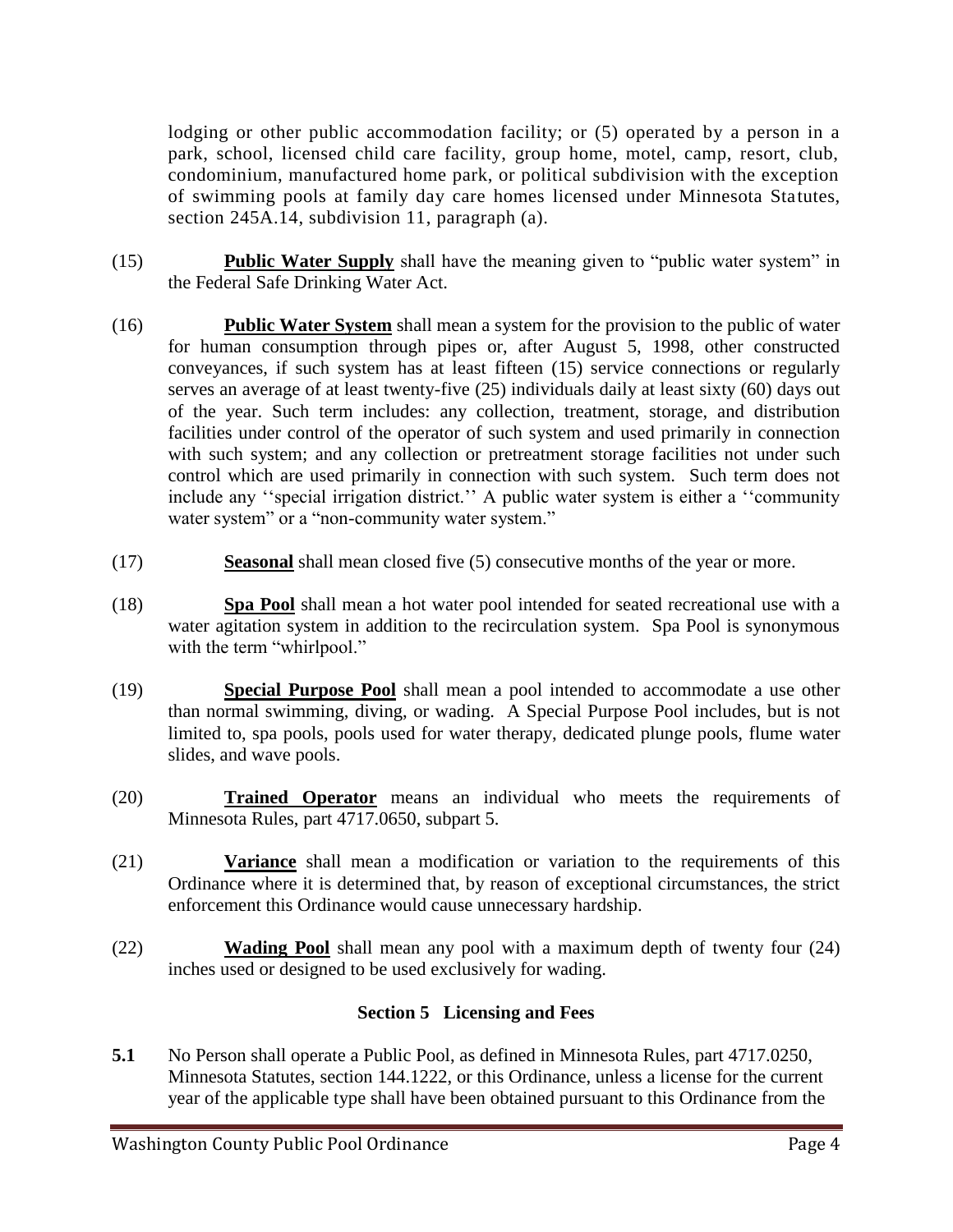Health Authority.

- **5.2** Only a Person who complies with the requirements of this Ordinance shall be entitled to receive a license. Licenses shall not be transferable as to Person or place. The original copy of all licenses obtained for a Public Pool shall be conspicuously located for public inspection.
- **5.3** Fees for licenses and other services shall be those established by the County Board. Additional fees may be charged for each additional service which is separate, distinct or unique as determined by the Health Authority.
- **5.4** Public Pools that Change Ownership or otherwise begin new operations of non-seasonal pools at various times during the year shall have their license fees prorated as follows:
- (1) Seventy-five percent (75%) of the total required license fees for establishments beginning operations on or after April 1, but before July 1;
- (2) Fifty percent (50%) of the total required license fees for establishments beginning operations on or after July 1, but before October 1;
- (3) Twenty-five percent (25%) of the total required license fees for establishments beginning operations on or after October 1, but on or before December 31.

This proration of license fees is applicable only to the total required license fee. It does not include any required plan review fees or other fees which may be applicable. Proration of fees does not apply to Public Pools that operate on a Seasonal basis.

- **5.5** Licenses are valid through December 31 annually. License renewal applications shall be received by the Health Authority by December 1 of each year.
- **5.6** The application for licenses shall be made on forms furnished by the Health Authority and shall set forth the general nature of the business, the location, and other information as the Health Authority may require. The issuance of such licenses and their maintenance, termination and administration shall be in accordance with and subject to all conditions of the Washington County Administrative Ordinance relative to the general requirements for licenses in Washington County.
- **5.7** Late penalty fees for Public Pools shall be assessed, as described in the Administrative Ordinance.
- **5.8** An existing Public Pool that has been out of business or closed for more than thirty (30) calendar days is considered a new establishment when re-opening with the same ownership and is subject to a pre-licensing inspection.
- **5.9** A license granted by the Department means that the requirements of the Department for conducting the licensed business have been met. There may be additional legal requirements, including requirements from other governmental entities that must be met in order to conduct the business. The granting of a license by the Department does not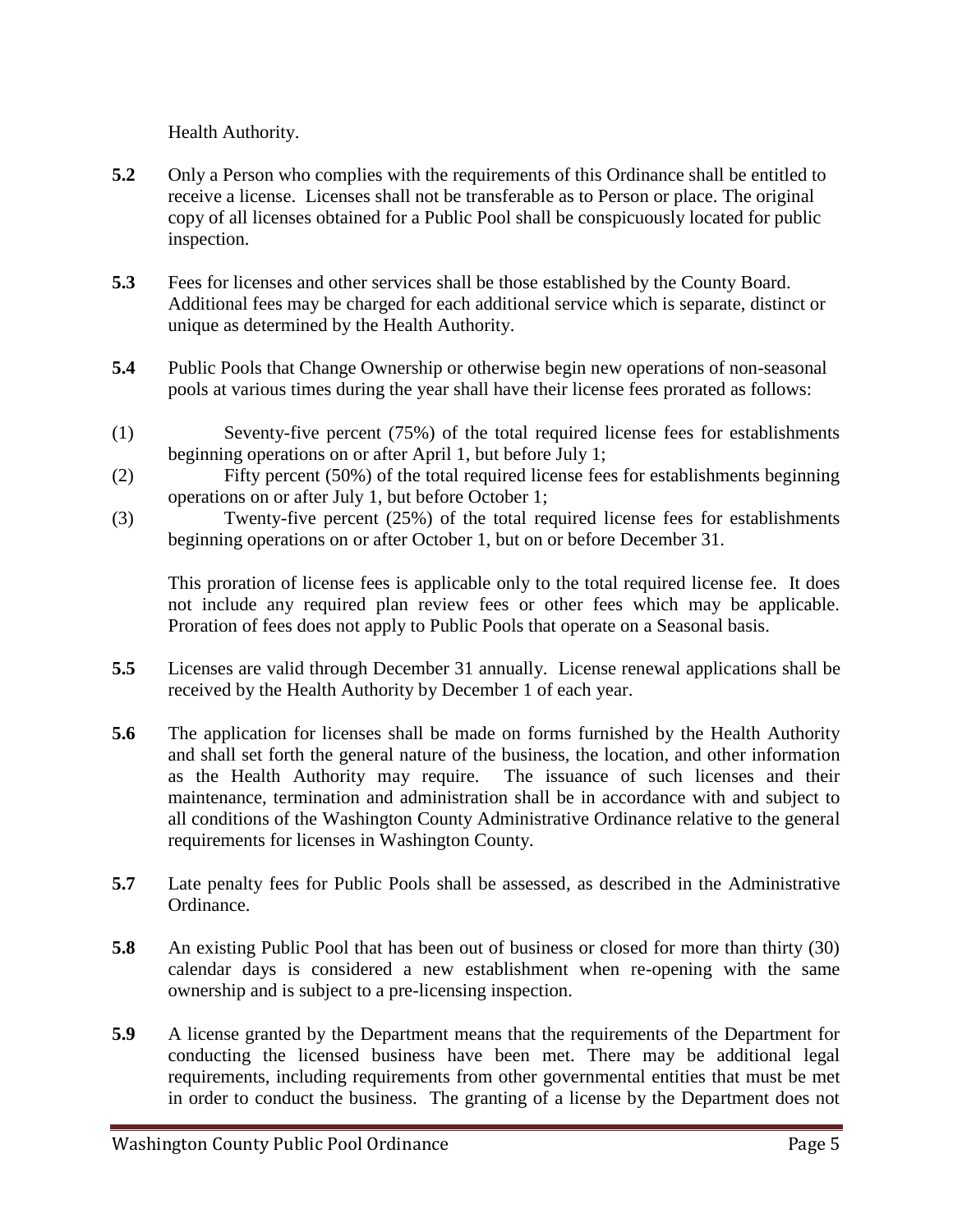exempt the business from any additional legal requirements, nor does it mean those requirements have been met.

### **Section 6 Inspections**

- **6.1** The Health Authority shall inspect licensed Public Pools as frequently as necessary to ensure compliance with this Ordinance, but not less often than annually.
- **6.2** Pursuant to Minnesota Rules, part 4717.0375, the Health Authority shall have the right to enter and have access to the Public Pool at any time during the conduct of business. No persons shall interfere with or hinder the Health Authority in the performance of its duties, or refuse to permit the Health Authority to make such inspections.
- **6.3** The Health Authority shall inspect each Public Pool prior to issuing a license for a new establishment or Change of Ownership. A license shall not be issued until the corrections required by the State Commissioner of Health or the Health Authority as a result of the pre-licensing inspection have been made to the satisfaction of the Health Authority.
- **6.4** Each inspection report may be posted by the Health Authority, not in a public area, and such inspection report shall not be defaced or removed by any person except the Health Authority. The posting of the inspection report shall constitute service of an official notification by the Health Authority. The Health Authority may, in lieu of posting such reports, deliver it in person to the Licensee or his authorized agent, or deliver it by certified or registered mail. A copy of the inspection report shall be filed with the records of the Health Authority with the name of the operator and owner.
- **6.5** All Licensees, owners or operators of Public Pools having a report posted or having received a report giving notification of one or more violations of this Ordinance shall correct or remove each violation in the length of time determined by the Health Authority. The length of time for the correction or removal of each such violation shall be noted on the inspection report. The failure to remove or correct each such violation within the time period noted on the inspection report shall constitute a separate violation of this Ordinance.

#### **Section 7 Standards for Health and Safety**

- **7.1** Minnesota Rules, Chapter 4717, except parts 4717.0310 and 4717.0450; Minnesota Statutes, section 144.1222, and any future revisions thereof, are hereby adopted by reference and made a part of this Ordinance.
- **7.2** The above adopted rules are hereby amended as follows:
- (1) Whenever the terms "state board of health" or "commissioners of health" appear in these adopted rules, they shall mean the "Health Authority."
- **7.3** A Public Pool that meets the definition of a Public Water Supply must comply with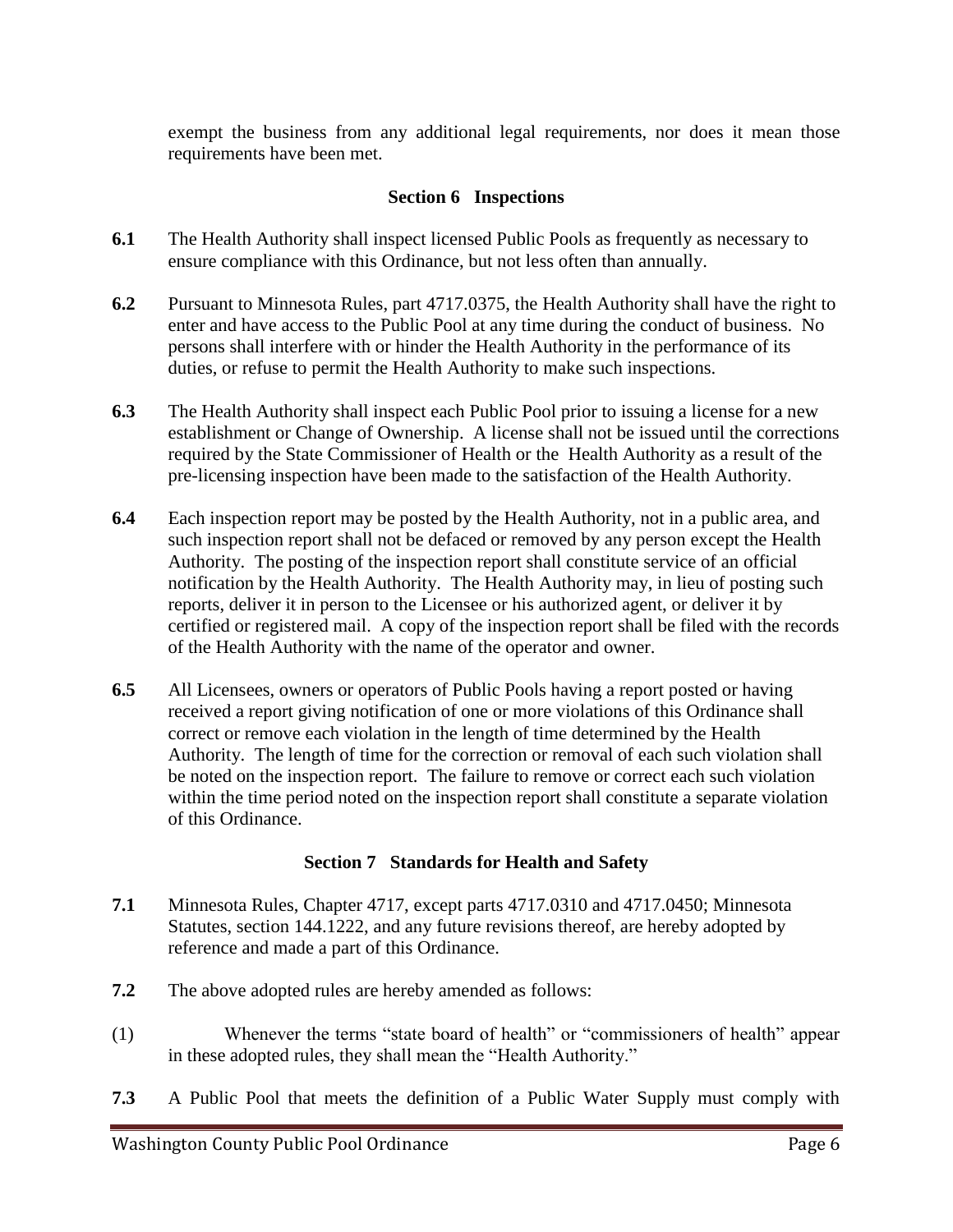Minnesota Rules, Chapter 4720 and the Safe Drinking Water Act (Minnesota Statutes, sections 144.381 to 144.387).

- **7.4** Whenever a Public Pool which would be licensed under the provisions of this Ordinance is constructed or remodeled, properly prepared plans and specifications for each construction or remodeling shall be submitted to the State Commissioner of Health and shall be reviewed and approved by the State Commissioner of Health prior to the time that construction or remodeling is begun. The Public Pool shall be constructed and finished in accordance with the approved plans.
- **7.5** Public Pools with a food establishment, lodging establishment, Manufactured Home Park, Recreational Camping Area, or Youth Camp, or Subsurface Sewage Treatment System shall also comply with the Washington County Food Code Ordinance, the Lodging Ordinance, the Manufactured Home Parks, Recreational Camping Areas and Youth Camp Ordinance, and the Subsurface Sewage Treatment System Ordinance.

## **Section 8 Variances**

- **8.1** No variances for Public Pools will be issued by the Health Authority.
- **8.2** Whenever a Public Pool which is or would be licensed under the provisions of this Ordinance is requesting a variance, the request shall be submitted to the State Commissioner of Health and shall be reviewed and approved by the State Commissioner of Health as defined in Minnesota Rules, part 4717.7000.

## **Section 9 Enforcement**

- **9.1** Any Person who violates a provision of this Ordinance shall be guilty of a misdemeanor and upon conviction shall be punished as provided by law. A separate offense shall be deemed committed upon each day during or on which a violation occurs or continues.
- **9.2** In addition to any other remedy provided by law, in the event of a violation or a threat of violation of this Ordinance, the Health Authority may take appropriate action to enforce this ordinance, including application of injunctive relief, action to compel performance, or other appropriate action in court, if necessary, to prevent, restrain, correct or abate such violations or threatened violations.
- **9.3** The Health Authority may, in lieu of, or in addition to issuance of a citation, order the Licensee, owner or operator to appear for an informal hearing at the Washington County Government Center, located at 14949 62<sup>nd</sup> Street North, Stillwater, Minnesota, at a time and date prescribe by the Health Authority. The Licensee, owner or operator must be given written notice at least twenty four (24) hours in advance of the informal hearing and such notice shall specify the Ordinance violations to be discussed. Failure to appear shall constitute a violation of this Ordinance.
- **9.4** Citations may be issued by the Health Authority and the Health Authority may suspend,